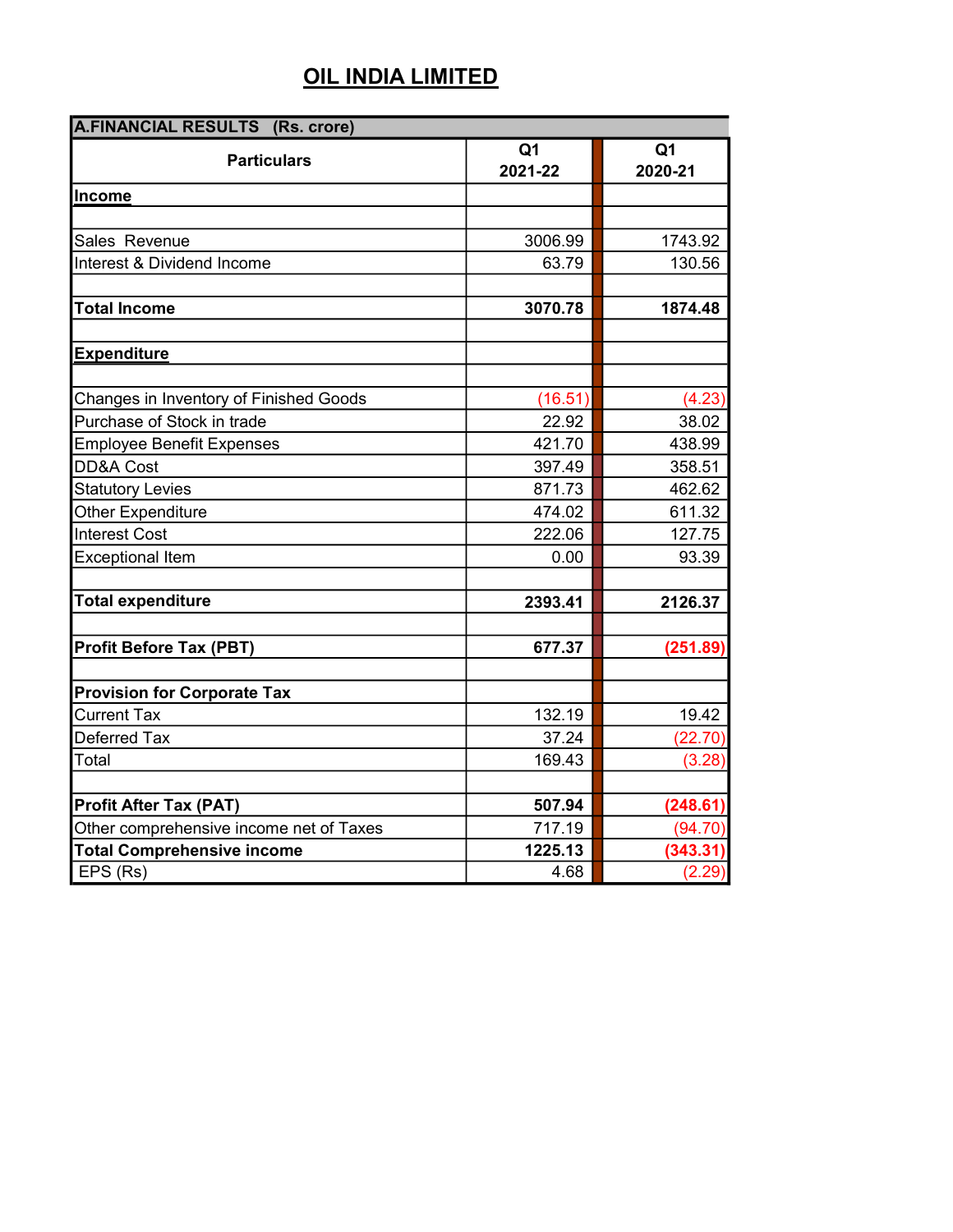| <b>B.PHYSICAL QTY</b> |                |                |
|-----------------------|----------------|----------------|
|                       | Q <sub>1</sub> | Q <sub>1</sub> |
| <b>Particulars</b>    | 2021-22        | 2020-21        |
| 1. Production         |                |                |
| Crude Oil (MMT)       |                |                |
| - OIL                 | 0.742          | 0.746          |
| $-$ JV                | 0.003          | 0.003          |
| Condensate            | 0.003          | 0.003          |
| Total (incl. JV)      | 0.748          | 0.752          |
|                       |                |                |
| Gas (BCM)             |                |                |
| - OIL                 | 0.675          | 0.650          |
| - JV                  | 0.036          | 0.032          |
| Total (incl. JV)      | 0.711          | 0.682          |
|                       |                |                |
| O+OEG (MMT)           | 1.459          | 1.434          |
|                       |                |                |
| LPG (TMT)             | 7.696          | 8.376          |
|                       |                |                |
| 2.Purchases           |                |                |
| Gas (BCM)             |                |                |
| - OIL                 | 0.044          | 0.050          |
|                       |                |                |
| 2.Sales               |                |                |
| Crude Oil (MMT)       |                |                |
| - OIL                 | 0.716          | 0.728          |
| - JV                  | 0.003          | 0.003          |
| Condensate            | 0.003          | 0.002          |
| Total (incl. JV)      | 0.722          | 0.733          |
|                       |                |                |
| Gas Sales (BCM)       |                |                |
| - OIL                 | 0.524          | 0.504          |
| - OIL Purchase Gas    | 0.044          | 0.050          |
| - JV                  | 0.040          | 0.022          |
| Total (incl. JV)      | 0.608          | 0.576          |
|                       |                |                |
| LPG (TMT)             | 7.522          | 8.402          |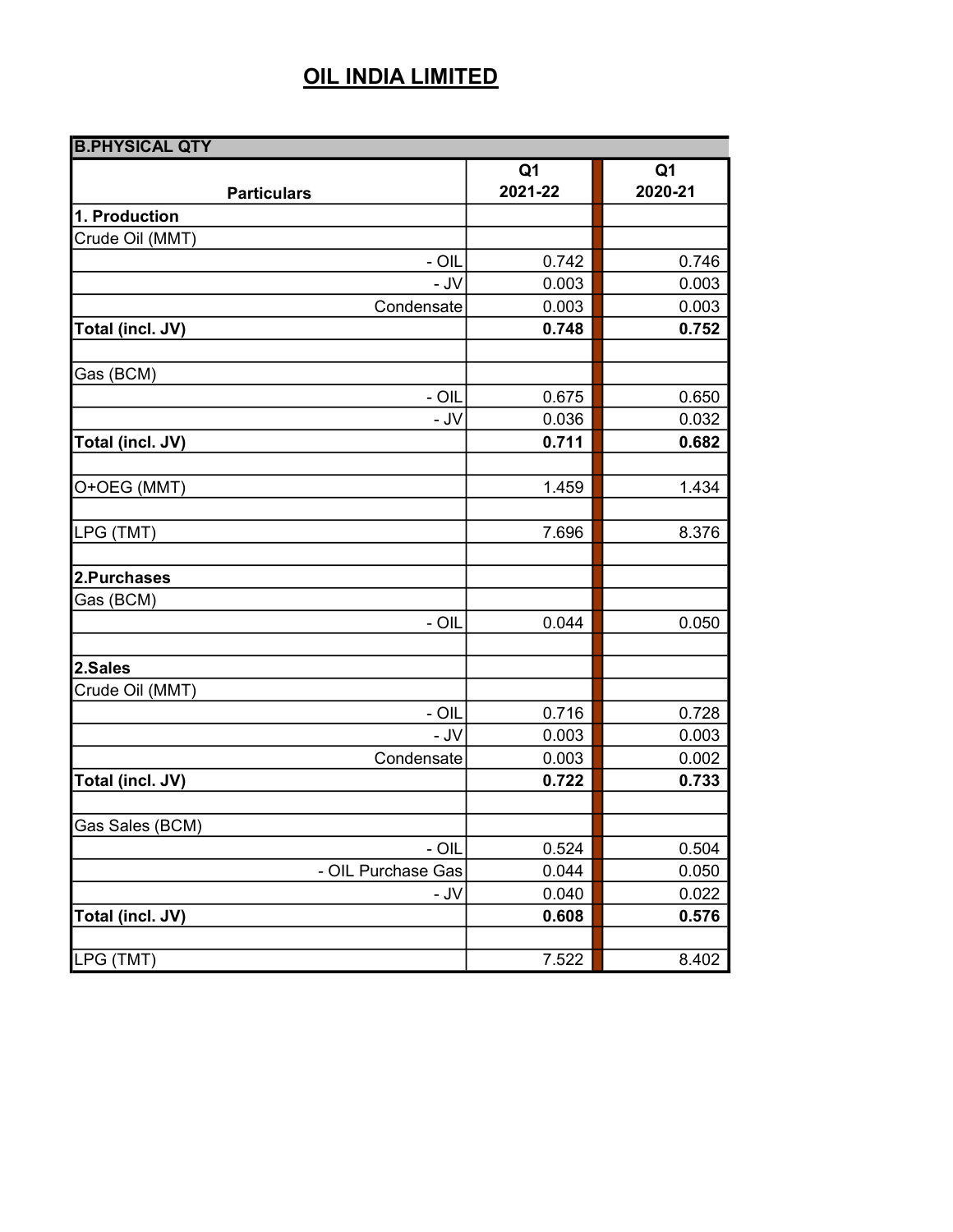| <b>C. FINANCIAL FIGURES (Rs. crore)</b> |                |                |  |
|-----------------------------------------|----------------|----------------|--|
|                                         | Q <sub>1</sub> | Q <sub>1</sub> |  |
| <b>Particulars</b>                      | 2021-22        | 2020-21        |  |
| <b>Crude Oil Sales</b>                  |                |                |  |
| - Excl JV                               | 2518.46        | 1193.89        |  |
| -JV                                     | 8.83           | 2.30           |  |
| Total (incl. JV)                        | 2527.29        | 1196.19        |  |
| <b>Gas Sales</b>                        |                |                |  |
| - Excl JV                               | 236.08         | 315.51         |  |
| -JV                                     | 18.07          | 14.07          |  |
| Total (incl. JV)                        | 254.15         | 329.58         |  |
|                                         |                |                |  |
| LPG                                     | 34.20          | 26.29          |  |
| Condensate                              | 12.87          | 3.38           |  |
| <b>Transportation Income</b>            | 89.42          | 87.60          |  |
| Total                                   | 136.49         | 117.27         |  |
|                                         |                |                |  |
| Income from Renewable resources         | 39.45          | 38.17          |  |
|                                         |                |                |  |
| Income from OFC Fibre Leasing           | 3.30           | 3.61           |  |
|                                         |                |                |  |
| <b>Sale Revenue</b>                     | 2960.68        | 1684.82        |  |
|                                         |                |                |  |
| Claim towards Natural Gas Subsidy       | 43.60          | 58.29          |  |
| Income from Services                    | 2.71           | 0.81           |  |
| <b>Other Operating Income</b>           | 46.31          | 59.10          |  |
|                                         |                |                |  |
| <b>Revenue from operations</b>          | 3006.99        | 1743.92        |  |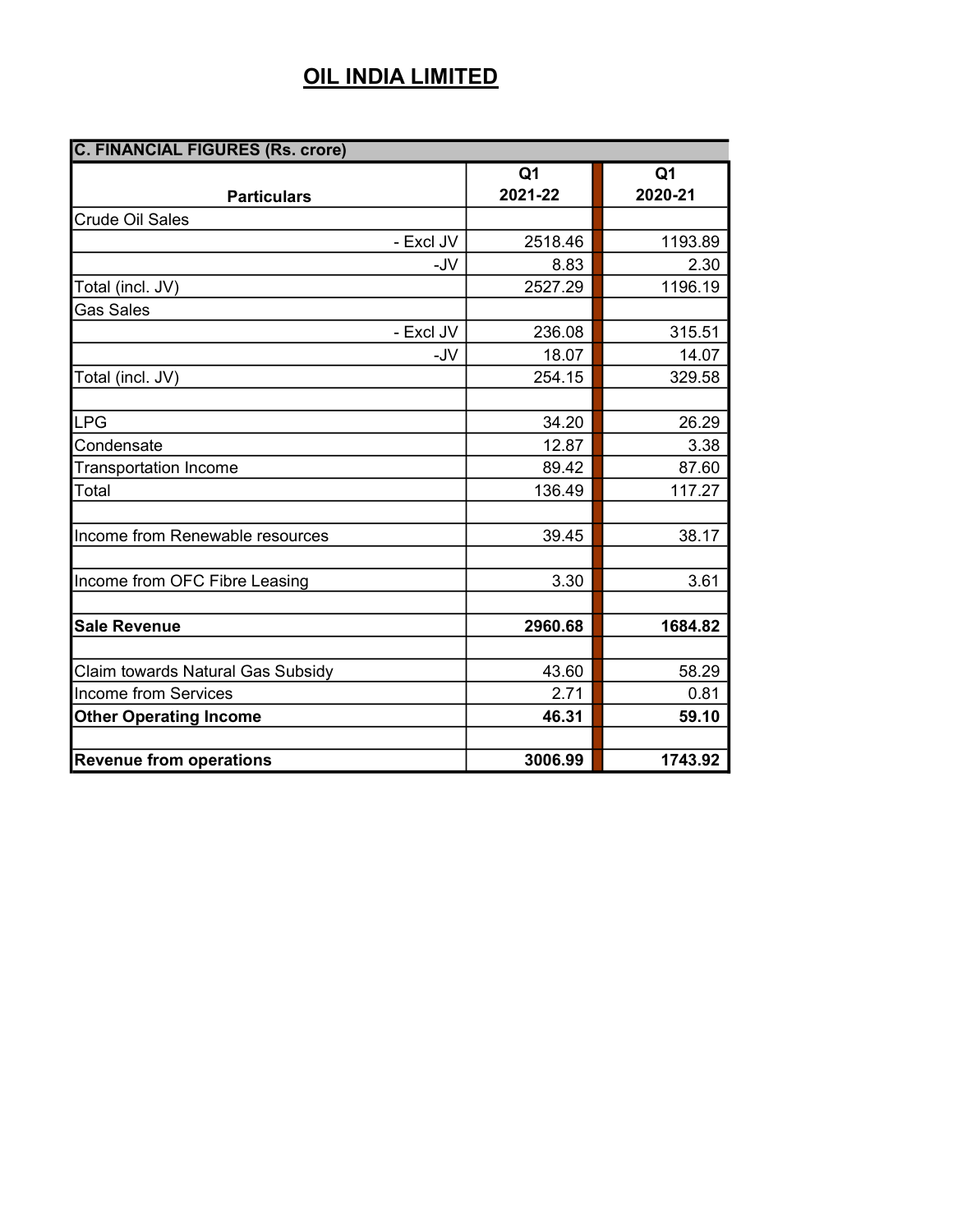| D. DDA COST (Rs. crore)                 |                           |                           |
|-----------------------------------------|---------------------------|---------------------------|
| <b>Particulars</b>                      | Q <sub>1</sub><br>2021-22 | Q <sub>1</sub><br>2020-21 |
|                                         |                           |                           |
| Depreciation                            | 90.83                     | 127.63                    |
| Depletion                               | 302.28                    | 227.17                    |
| Amortization                            | 4.38                      | 3.71                      |
| <b>T</b> otal                           | 397.49                    | 358.51                    |
| <b>E. STATUTORY LEVIES (Rs. crore)</b>  |                           |                           |
|                                         |                           |                           |
| Royalty                                 | 442.09                    | 255.89                    |
| Cess                                    | 429.64                    | 206.73                    |
| Total                                   | 871.73                    | 462.62                    |
|                                         |                           |                           |
| <b>Royalty</b>                          |                           |                           |
| Onshore                                 |                           |                           |
| - Crude Oil                             | 417.18                    | 224.16                    |
| - Natural Gas                           | 24.91                     | 31.73                     |
| <b>Total</b>                            | 442.09                    | 255.89                    |
| <b>F. OTHER EXPENDITURE (Rs. crore)</b> |                           |                           |
|                                         |                           |                           |
| Provisions                              | 21.24                     | 179.10                    |
| Consumption of materials                | 62.90                     | 54.60                     |
| Cost of support services                | 293.71                    | 195.56                    |
| Insurance, rent, CSR, sundry exps.etc.  | 90.11                     | 67.51                     |
| exploration cost written off            | 6.06                      | 114.55                    |
|                                         |                           |                           |
| Total                                   | 474.02                    | 611.32                    |